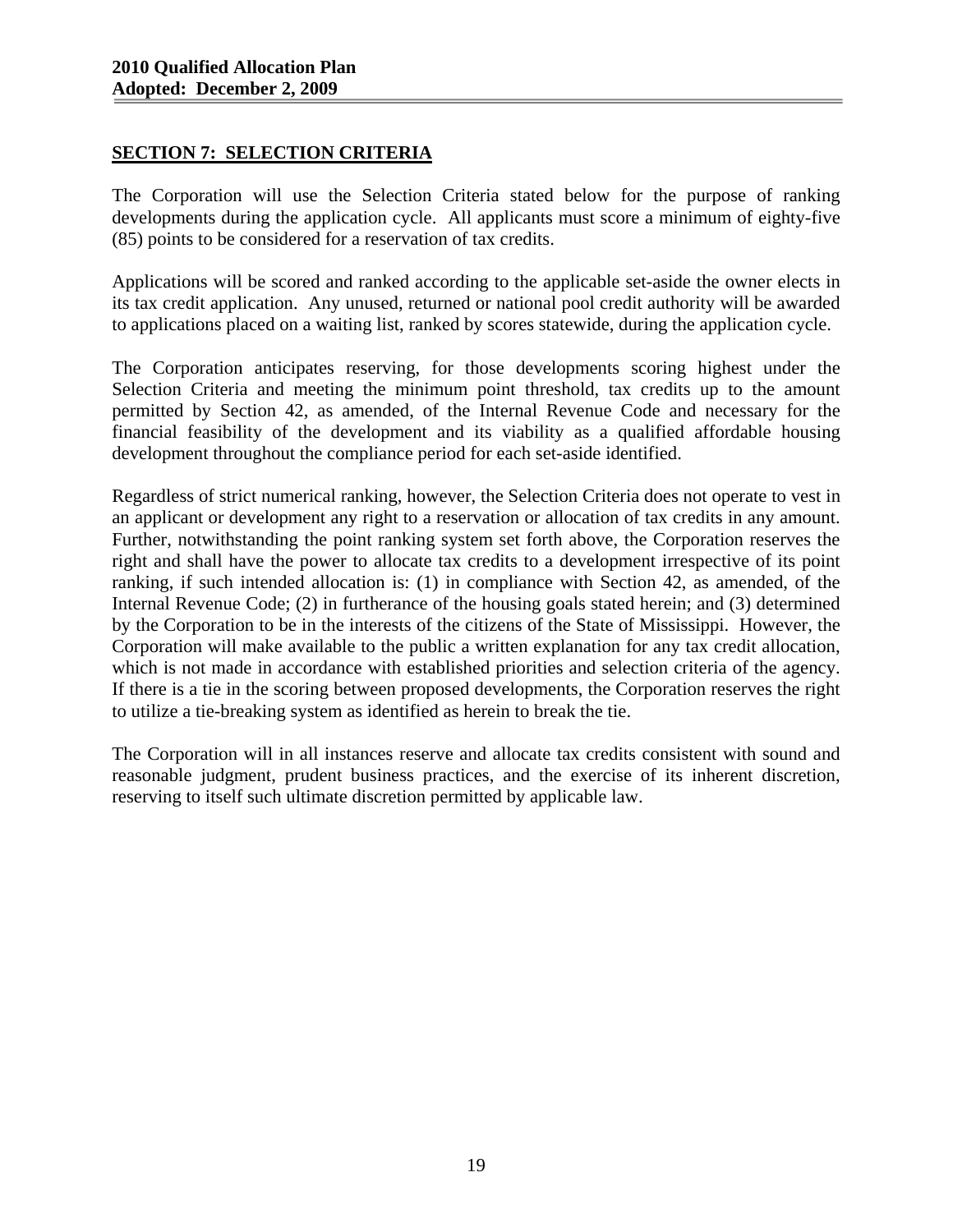## *Section 7.1 Eligible Points Items*

## 1. **20%/> of the units at 50% AMI 10 points**

The development sets aside at least twenty percent (20%) of the units for persons at or below fifty percent (50%) of the Area Median Gross Income of the county where the development is located. Additionally, the owner agrees to execute an Extended Land Use Agreement committing to serve tenants at this income level for a period of forty (40) years or longer. To receive points, applicants must elect items **G (2)(a)** and **H** on page A11 of the application form. Single family lease purchase developments are not eligible for points under this category.

## 2. **Extended Use for 40 years or longer 5 points**

The development commits to extend the compliance period to forty (40) years or longer. Single family lease purchase developments are not eligible for points under this category. To receive points, applicants must elect item **H** on page A11 of the application.

### 3. **Development Location up to 5 points**

Housing Need Point Eligibility Using Three Indicators: (1) HTC Units Allocated between 1998-2008, (2) Renter Households Below 60% of AMI, and (3) Growth Rank. Points assigned to include approximately 16 counties in each category based on the need indicators.

| muicators.         |                 |              |            |           |  |
|--------------------|-----------------|--------------|------------|-----------|--|
| 1 Point            |                 |              |            |           |  |
| Benton             | Choctaw         | Claiborne    | Copiah     | Franklin  |  |
| George             | Greene          | Hancock      | Harrison   | Holmes    |  |
| Jefferson          | Jefferson Davis | Kemper       | Noxubee    | Sunflower |  |
|                    | Walthall        | Webster      | Wilkinson  |           |  |
| 2 Points           |                 |              |            |           |  |
| Amite              | <b>Bolivar</b>  | Chickasaw    | Clarke     | Clay      |  |
| Humphreys          | Issaquena       | Marshall     | Montgomery | Panola    |  |
| <b>Pearl River</b> | Perry           | Prentiss     | Quitman    | Tunica    |  |
| Yazoo              |                 |              |            |           |  |
| 3 Points           |                 |              |            |           |  |
| Adams              | Attala          | Jasper       | Lawrence   | Leflore   |  |
| Marion             | Monroe          | Pike         | Sharkey    | Stone     |  |
| Tallahatchie       | Tishomingo      | Washington   | Wayne      | Winston   |  |
| Yalobusha          |                 |              |            |           |  |
| <b>4 Points</b>    |                 |              |            |           |  |
| Alcorn             | Calhoun         | Carroll      | Coahoma    | Covington |  |
| Grenada            | Itawamba        | Jackson      | Leake      | Newton    |  |
| Pontotoc           | Scott           | Smith        | Tate       | Tippah    |  |
|                    |                 | Union        |            |           |  |
| <b>5 Points</b>    |                 |              |            |           |  |
| Desoto             | Forrest         | <b>Hinds</b> | Jones      | Lafayette |  |
| Lamar              | Lauderdale      | Lee          | Lincoln    | Lowndes   |  |
| Madison            | Neshoba         | Oktibbeha    | Rankin     | Simpson   |  |
| Warren             |                 |              |            |           |  |

Source:

HTC Units: MHC data

Renters Below 60% AMI: Ribbon Demographics, 2008 estimate Growth Rank: Mississippi State Tax Commission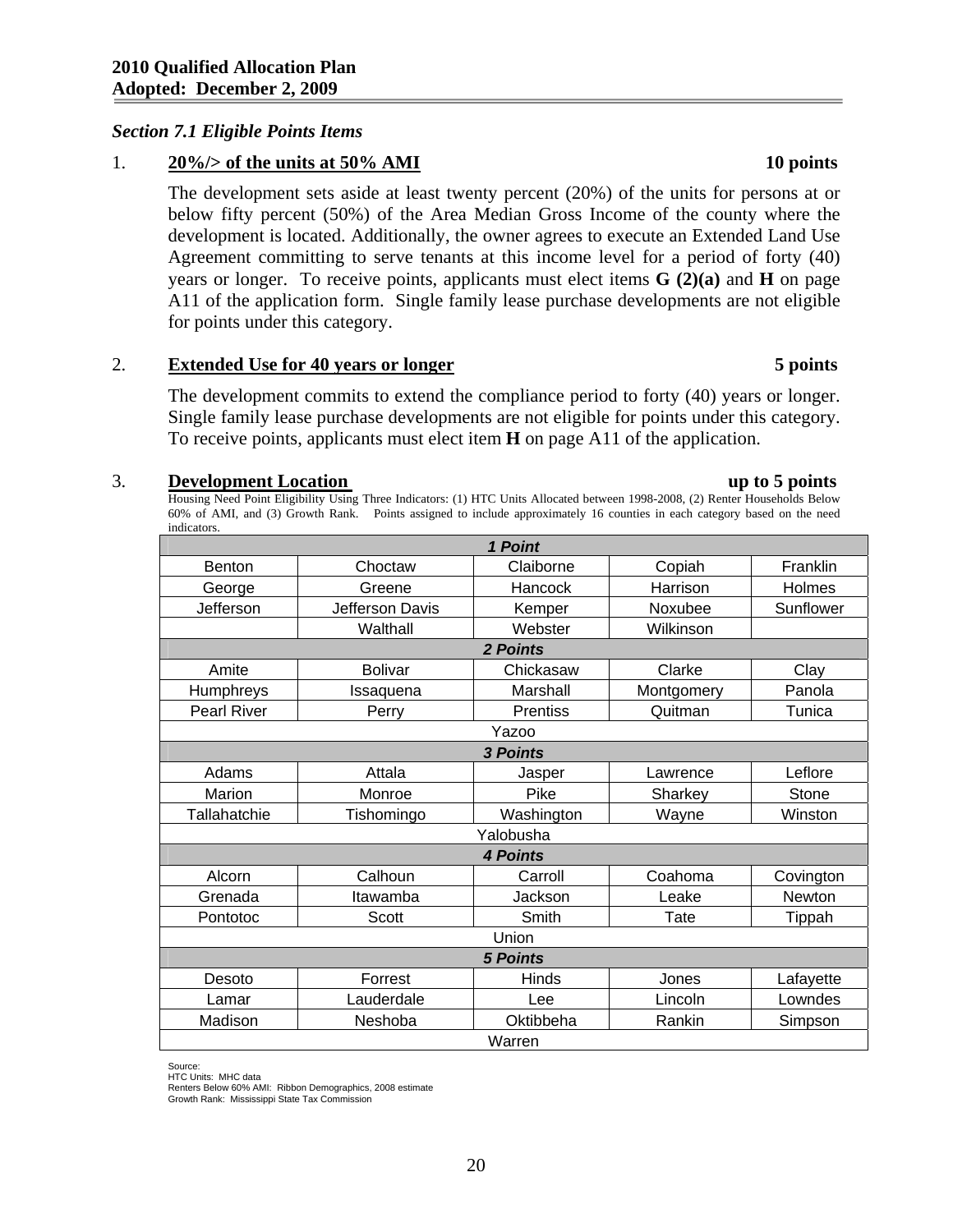## 4. **Three or more bedrooms (Large Family) 10 points**

The development targets families by designating at least 25% of its units three or more bedrooms.

# 5. **Community Services 8 points**

The development offers tenants community services in at least two (2) unrelated areas not otherwise required by the entity providing financing or typically present in low-income rental housing. For services and amenities not listed, please contact MHC for prior approval within the timeline allowed for Technical Assistance. *(See Chart 1 of Section 2: Dates and Fees)* 

# **Examples of Community Services**:

- A. Personal Development
	- i. Computer Classes
	- ii. GED Training
	- iii. Job Training
	- iv. Foreign Language Courses
- B. Counseling Programs:
	- i. Homebuyer Education
	- ii. Credit Counseling
	- iii. Personal Budget
	- iv. Mental Health Program
- C. Child Development:
	- i. After School Program
	- ii. Child Care Services
	- iii. Parenting Classes
- D. Community Awareness Events / Activities:
	- i. Fire Safety
	- ii. Health Fair
	- iii. Drug and Alcohol Prevention
	- iv. Crime Watch
	- v. Health / Nutrition

Tenant community services must be provided for a **minimum** of ten (10) years beyond the later of the placed in service date or the date of the first class/service. The services offered should be broad based and well designed to adequately address the various needs of the tenant base. Applicants must provide an **original** copy of the formal contractual agreement that appears on the service provider's letterhead and it must be executed by both the applicant and service provider. Points will not be allowed if the formal agreement does not contain the signatures of both parties. The service contract must disclose the following:

- Location of services
- Frequency that services will be provided
- Scope of the service(s) through a detailed description of each service to be offered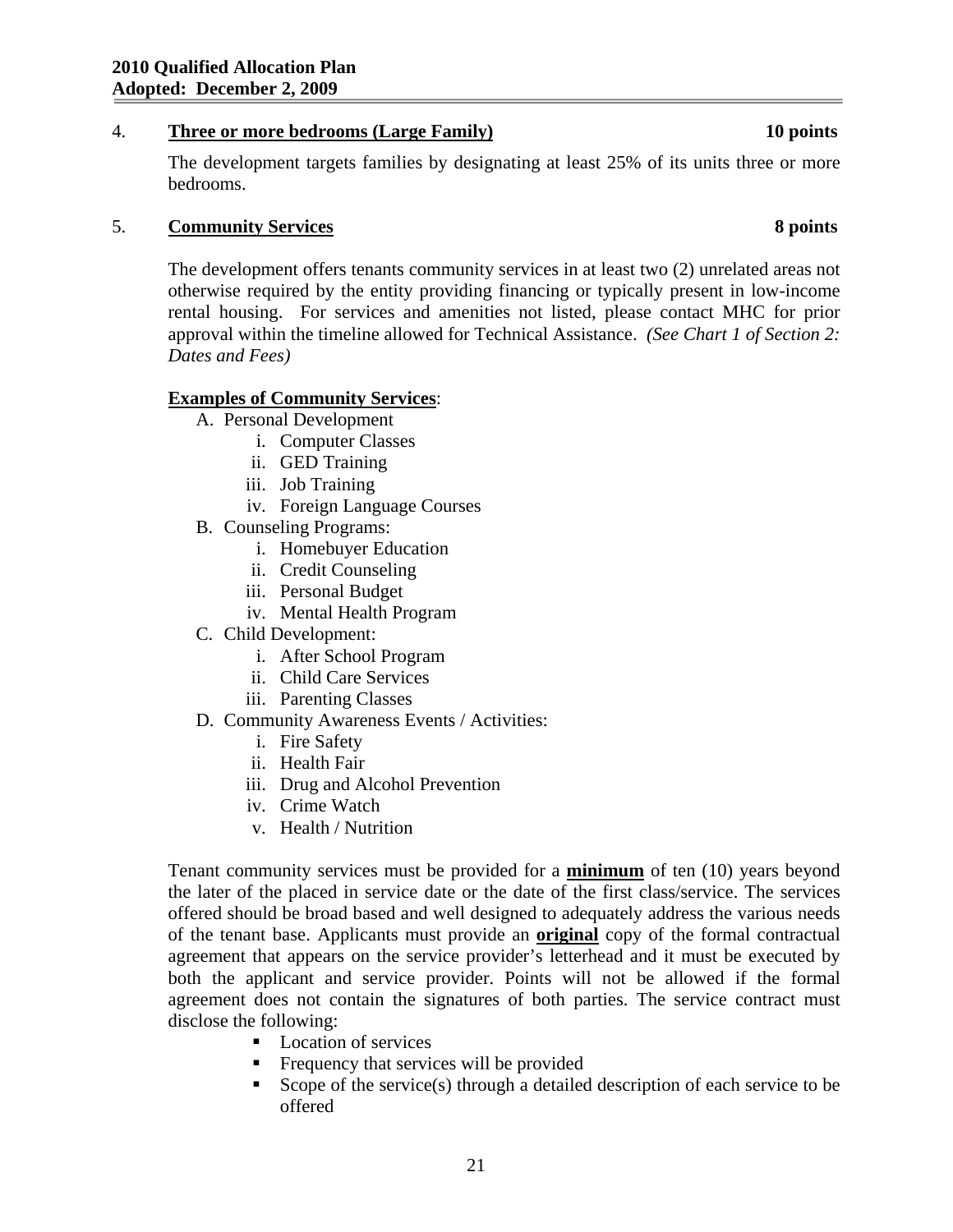Duration of the service contract (i.e. commencement and expiration dates of the contract)

The development must maintain evidence that the services are being provided (e.g. service log book or activity reports). Additionally, property managers may be requested to provide additional services information in accordance with the most recent Compliance Monitoring Plan at the time of such request by MHC's Compliance Monitoring Staff. At least two (2) services must occur each quarter and each service represented must be offered at least once per year.

Owners of single family lease purchase developments are required to provide homebuyer training community services beginning three (3) years prior to the end of the initial compliance period. This training will include the following:

- a. Budget Counseling
- b. Credit Repair
- c. Foreclosure Prevention
- d. Home Maintenance Training
- e. Homeownership Readiness
- f. Computer Skills to enhance homeownership readiness

# 6. **Amenities: 7 points**

The development provides tenants with at least two (2) unrelated significant amenities not otherwise required by the entity providing financing or typically present in lowincome rental housing. *Plans must include all significant amenities proposed for the development. The proposed amenities must be highlighted.* 

- Furnished clubhouse or community building with designated tenant activities and meeting rooms (In order for a multi-phased development to receive points for a shared community building, the community building must be large enough to accommodate all tenants in all phase as referenced in MHC's Design Quality Standards.)
- Full perimeter fencing (non-chain link) with controlled access gate (wrought iron or wood security fencing)
- Washer and dryer connections in individual units (Must have capability to service side-by-side units or opposite wall units. Stackable units are acceptable for elderly and rehab developments.)
- Ceiling fans in living room/great room and all bedrooms.
- Swimming Pool
- Tenant Security (Ex: Electronic locking system, individual alarm system...)
- **Landscaped area including a gazebo with sitting area**
- Basketball, volleyball, or tennis courts
- Playground area and equipment.
	- o The playground area must have a minimum of four (4) separate pieces of equipment. (Note: A swing structure with four (4) swings is considered one (1) piece of equipment.)
	- o MHC will accept commercial grade multi-function single structures that provide a minimum of four (4) separate play activities. Owners electing to utilize these structures must provide a photo and specifications to ensure it will accommodate the development size.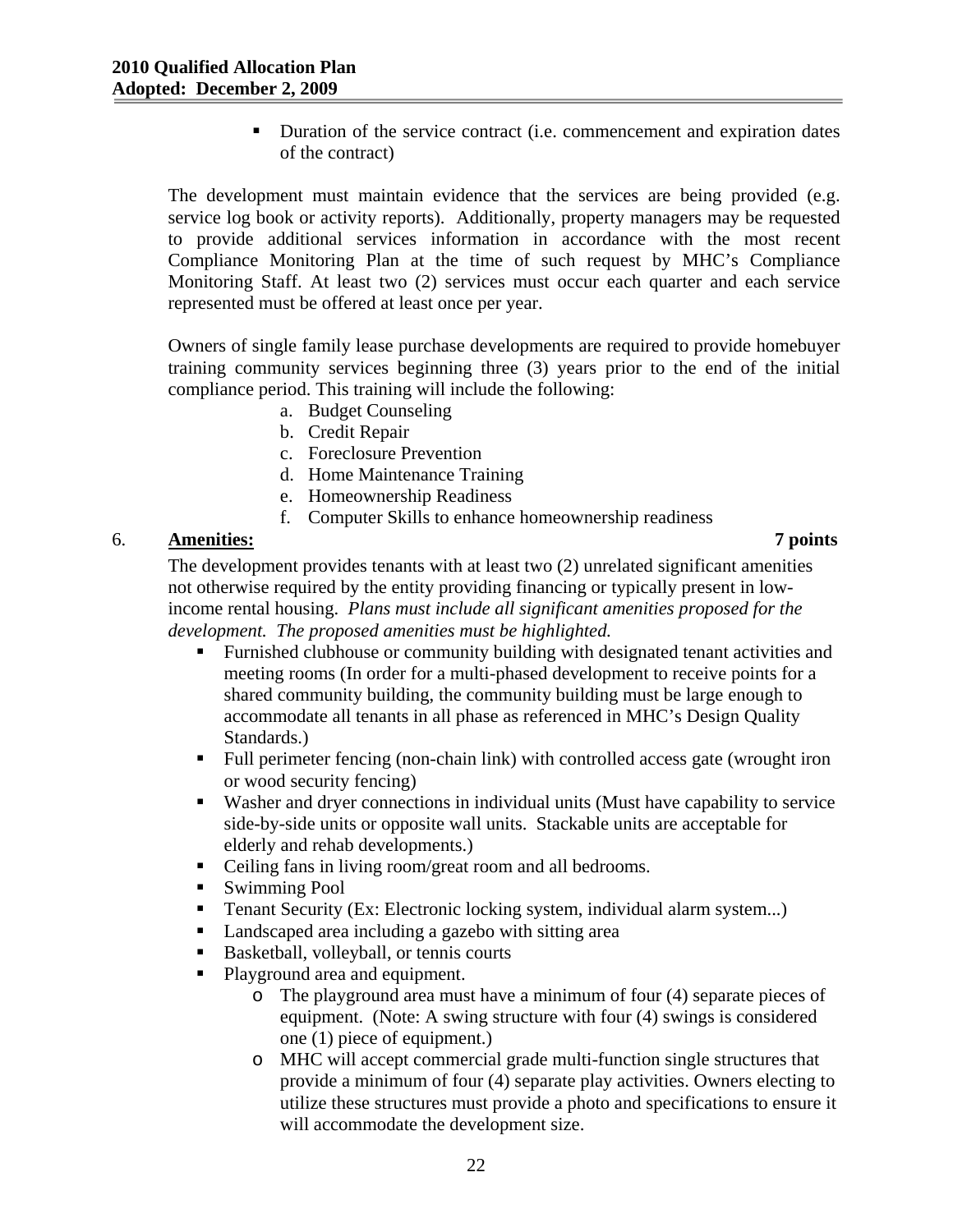o Multi-phased developments must each have its own defined play area and equipment.

# 7. **Additional Amenities: Up to 5 points**

Developments can earn additional points for providing any of the amenities and services specified below. Both Family and Elderly developments are eligible to receive points for these items. These items must be listed on the tax credit application form and identified on the development plans. Failure to highlight the plans will result in a five (5) point deduction.

- Washers and dryers provided in individual units. Stackable units are acceptable for elderly and rehab developments. **2 points**
- On site business center must have its own dedicated equipment (including desktop computer(s) with Internet access, fax machine, and copier) separate and apart from the equipment used by the development manager's office staff. **1 points**
- Wiring for cable television and internet access. (Must be confirmed by letter from the architect/engineer only) **2 points**

## 8. **Preserves existing low income housing units 10 points**

## The development preserves existing units serving low-income residents that would be lost due to:

A. Conversion to market rate

i. Provide a copy of the HAP Contract evidencing that the current owner can elect to convert the property to market rate.

- B. Loss of rental assistance (provide documentation of the expiration of the current rental assistance)
	- i. HAP Contract (HUD)
	- ii. Rural Development
	- iii. Development Based (PHA contribution or Project Based Voucher (PBV) Program)
- C. Foreclosure, default, or mortgage prepayment
	- i. Provide evidence of loan default or foreclosure of mortgage from the current permanent financing entity.
	- ii. Evidence of ability to prepay the existing mortgage and convert to market rate from the current permanent financing entity.
- D. Lost Housing (Housing that has been lost in a presidentially declared disaster area or from aging stock.)
	- i. Evidence of loss housing must be provided by the development's financing entity (e.g. HUD) or public records (e.g. documents from the local courthouse).
	- ii. Evidence that the development is aged **AND** the units are uninhabitable.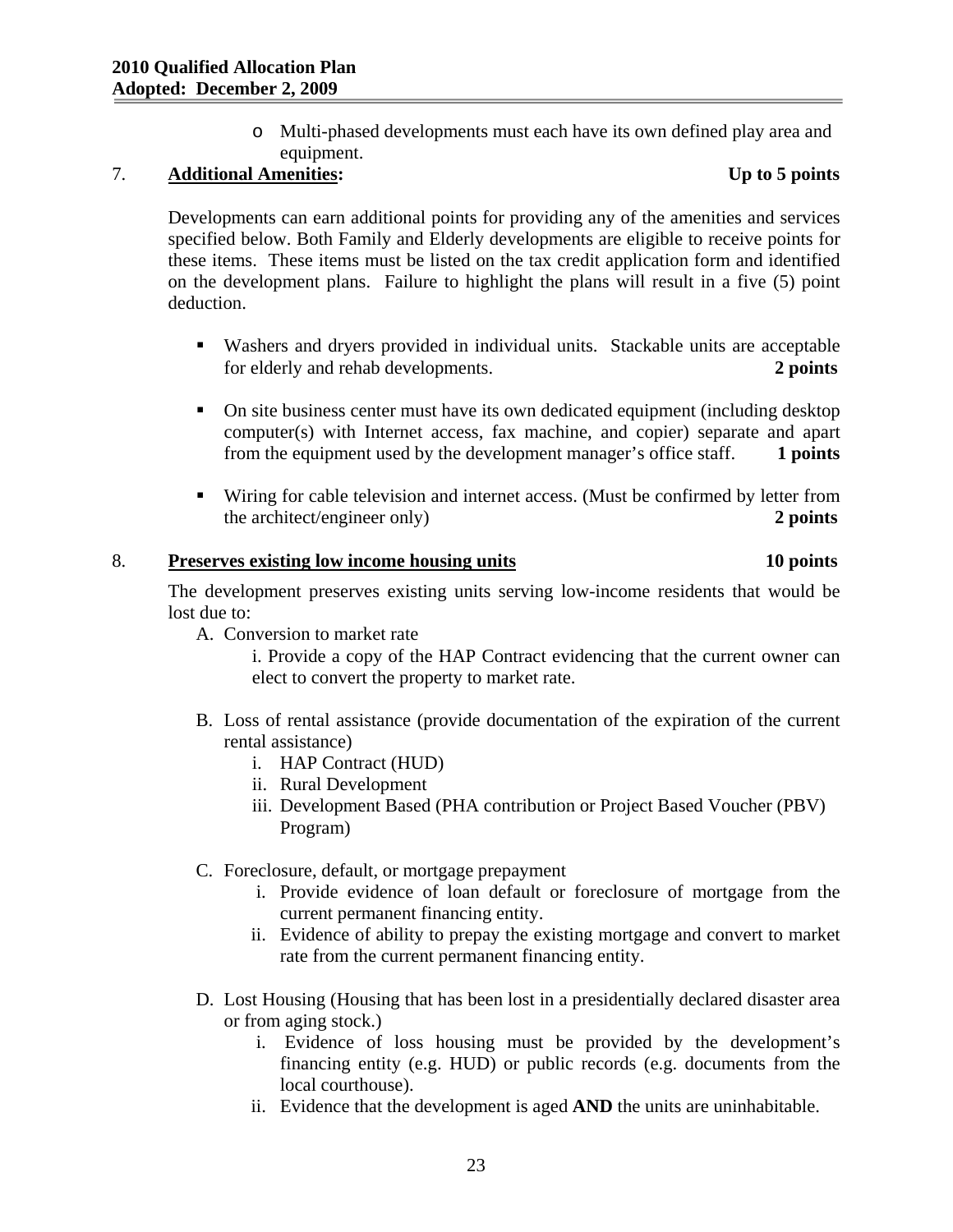## 9. **Development-Based Rental Assistance 10 points**

Developments requesting consideration under this category must provide rental assistance for a minimum of fifty-one percent (51%) of the development's units. The applicant can elect only one of the following:

- a. The proposed development is a component of a Public Housing Authority ("PHA") development program as evidenced by the PHA's contribution to the long-term economic feasibility of the development for a minimum period of five (5) years from the placed in service date. To be eligible, the applicant must include an executed agreement between the applicant and PHA that sets forth the following:
	- type of assistance,
	- terms of the agreement, and
	- amount of the PHA's contribution to the economic feasibility of the development via operating cost contributions and/or tenant rent subsidies;

# **OR**

b. The development will receive Section 8 project-based rental assistance from HUD, through the Housing Assistance Program (HAP), a PHA via Project Based Voucher (PBV) Program, or rental assistance from USDA for a minimum of five (5) years from the placed in service date. To be eligible to receive points under this criterion, the applicant must include a copy of an executed agreement between the ownership entity and the funding entity that includes the amount of rental assistance that will be provided, the number of units assisted, its duration, and any qualifying terms and/or conditions.

**For HAP properties:** Written correspondence from the local HUD field office must confirm that the existing HAP contract (in the seller's name) is assignable and is to be assumed by the applicant. This correspondence should state HUD's consideration of the potential renewal of the rental assistance contract. Additionally, the tenant paid portion of the rent must be limited to no more than thirty percent (30%) of the tenant's adjusted income.

**For Project Based Voucher (PBV) properties:** Properties in multifamily buildings, non-elderly, non-disabled PBV units are limited to 25% of the units in any project. However, in the following cases, PBV units are not counted against the 25% per project cap as follows: (1) Units in a single building, which means a building with no more than four (4) dwelling units (assisted or unassisted); (2) Expected units in a multifamily building that are specifically made available for qualifying families, which means elderly or disabled families, or families receiving supportive service under an approved supportive services plan that is approved and monitored by the PHA.

**For USDA properties:** Rental assistance Obligation of Funds Analysis form and a letter from the Multifamily Program Director verifying the amount of rental assistance and that the funds are currently available.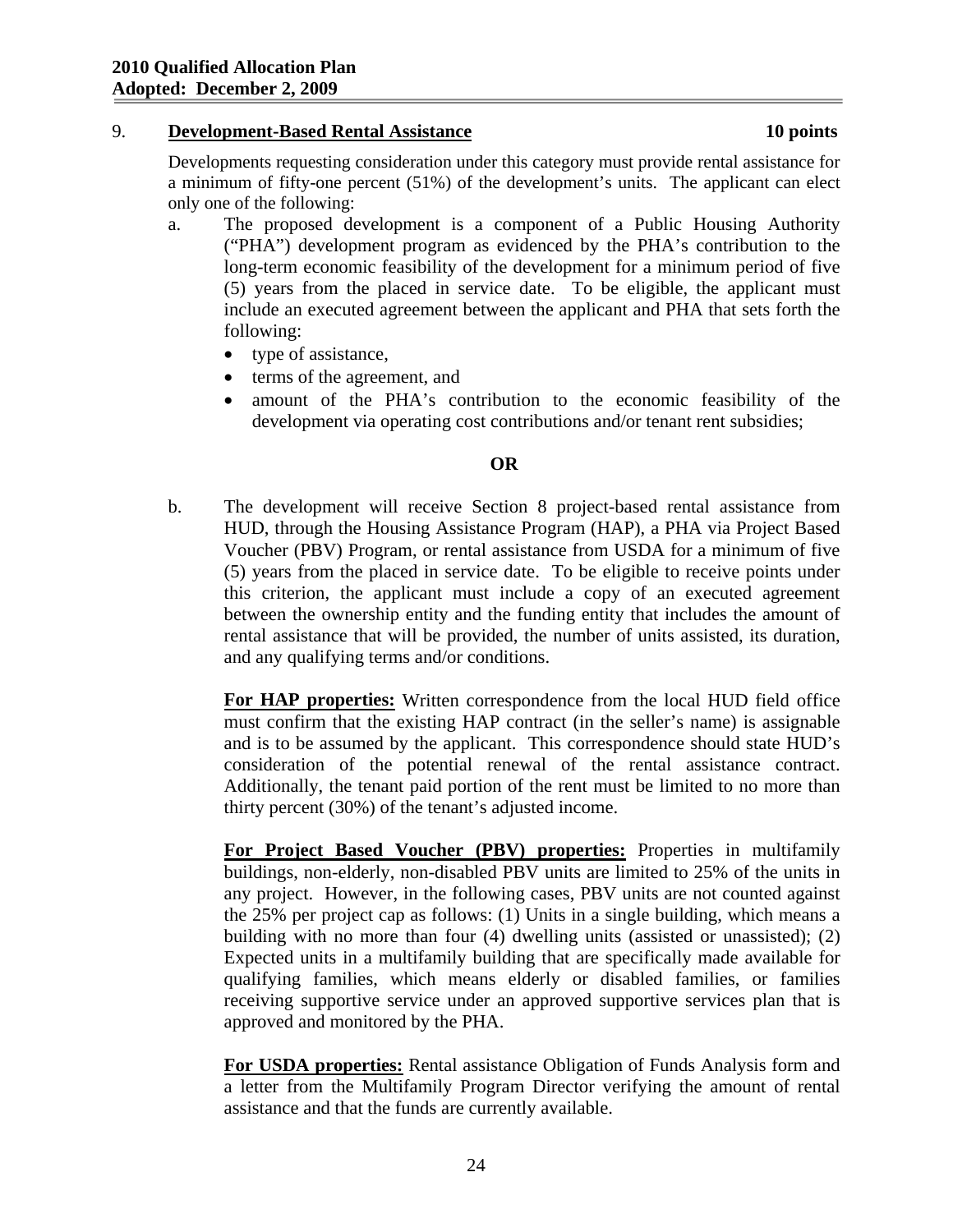### 10. **Tenant-Based Rental Assistance 3 points**

Developments requesting consideration under this category must provide evidence from either a local or regional housing authority indicating that Section 8 vouchers or certificates are available in the area where the development is or will be located. Prior to the issuance of IRS Form 8609, applicants will be required to have signed agreements with either the authority or administrator of the Section 8 Certificate/Voucher programs to mandate the development's first priority to Section 8 Certificate/Voucher holders.

Additionally, developments which receive rental assistance from USDA or HUD for less than fifty-one percent (51%) of the development's units and do not meet the development based rental assistance criteria can qualify for these points. Evidence of rental assistance must be provided.

*NOTE: No Development is eligible for both Development-Based and Tenant-Based Rental Assistance points.* 

### 11. **Application Workshop 10 points**

Attendee to the workshop must be a principal of the ownership or general partner entity, as reflected on application page A2 or A3. Attendees will receive one (1) certificate of attendance for point eligibility in the application process at the end of the session. A copy of the certificate must accompany the application file; failure to provide will disqualify the application from receiving points. Applicants will only be eligible to receive points for workshop attendance during the calendar year in which an application is submitted.

### 12. **Development Experience 5 points (minimum)**

A principal member of the general partner has previous experience in the type of housing activity proposed in the application. This experience must be verified through the Development Experience Form (Attachment 6) either as having occurred within three (3) years of the application date (**10 points**) OR through a previous award of housing tax credits from MHC (**5 points**). Additionally, all members of the general partner must be in good standing with all MHC programs. Development experience points will not be awarded if a principal of the general partner entity has any outstanding major noncompliance issues which occurred any time prior to one hundred twenty (120) days before the close of the application cycle.

### 13. **Management Experience 10 points**

The applicant secures a contract from an experienced management company which has previous experience in managing the type of housing proposed. The experience will only be considered for developments currently managed by the management company listed in the application. No management experience points will be given for developments that have uncorrected 8823's filed with the IRS and/or possess any "open" or uncorrected state specific noncompliance items (in Mississippi only) such as noncompliance with owner rental assistance obligations, operating/replacement reserve requirements and/or community service requirements. In the event that 8823's have been filed on a particular development, a letter of clearance/correction from the tax credit allocating agency must accompany the management experience form. This experience must be documented on the Previous Management Experience form. *(See Attachment 7)* 

 **10 points (maximum)**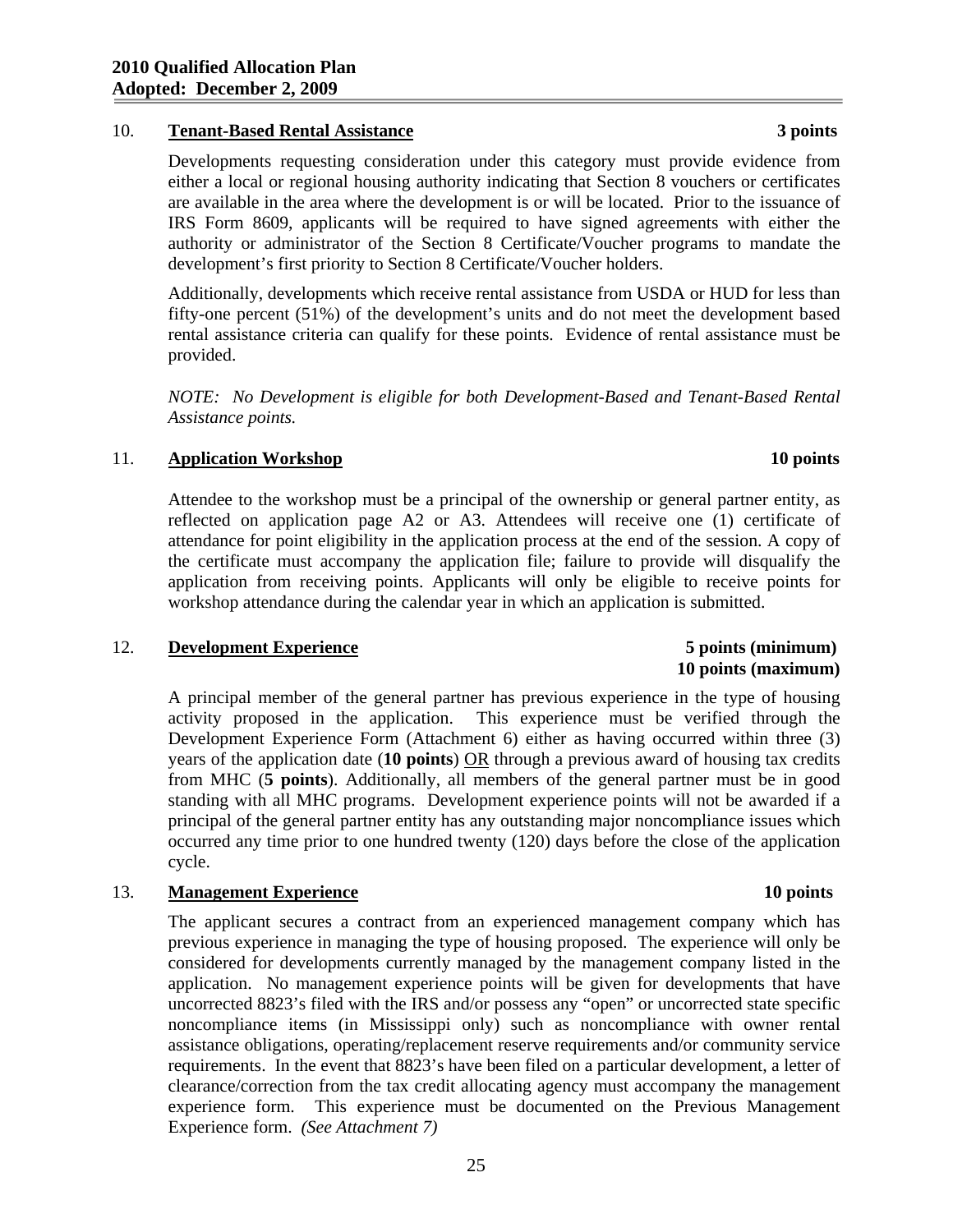# 14.**Single Family Lease Purchase Development 15 points**

Developments must have public access and be properly zoned for single-family residential homes. Additionally, these developments must be constructed separate and apart from any other tax credit developments that are exclusively multi-family rental complexes. *Reminder: Single family lease purchase developments can only compete in the single family lease purchase set-aside.* 

Owners are required to provide tenants a lease purchase orientation manual which will be reviewed prior to lease signing. The manual should address the following:

- a. Lease Purchase Requirements (Include Lease Purchase Agreement)
- b. Restrictive Covenant
- c. Right of First Refusal Option
- d. Purchase Provisions

Owners are required to provide homebuyer training community services beginning three (3) years prior to the end of the initial compliance period. This training will include the following:

- a. Budget Counseling
- b. Credit Repair
- c. Foreclosure Prevention
- d. Home Maintenance Training
- e. Homeownership Readiness
- f. Computer Skills to enhance homeownership readiness

*NOTE: The owner must provide sample lease-purchase agreement advising tenants of the available purchase option at the end of the fifteen (15) year lease period, which may be included in the body of the lease. Additionally, the development must be fee simple with a homeowner's association for any common areas and must front on a publicly dedicated street at the time of fee simple transfer.* 

## 15*.* **QCT or DDA and contributes to concerted revitalization plan 2 points**

The development is located in a qualified census tract (QCT), HUD designated difficult development area (DDA) and contributes to a concerted revitalization plan of the community in which it will be located. A map detailing the location of the proposed development within a qualified census tract must be provided. Maps must be obtained by contacting Dr. Ben Mokry at 601-718-4611.

GPS coordinates taken at the main property frontage or an accurate physical address must be provided in the application. Road intersections or approximate addresses are not acceptable substitutes.

In municipalities without a community revitalization plan, documentation must include (i) a letter of support from the highest ranking elected official(s) stating that the proposed development is desired within the community and (ii) describes how the development supports the community's vision for future growth verifying that the development contributes to the community.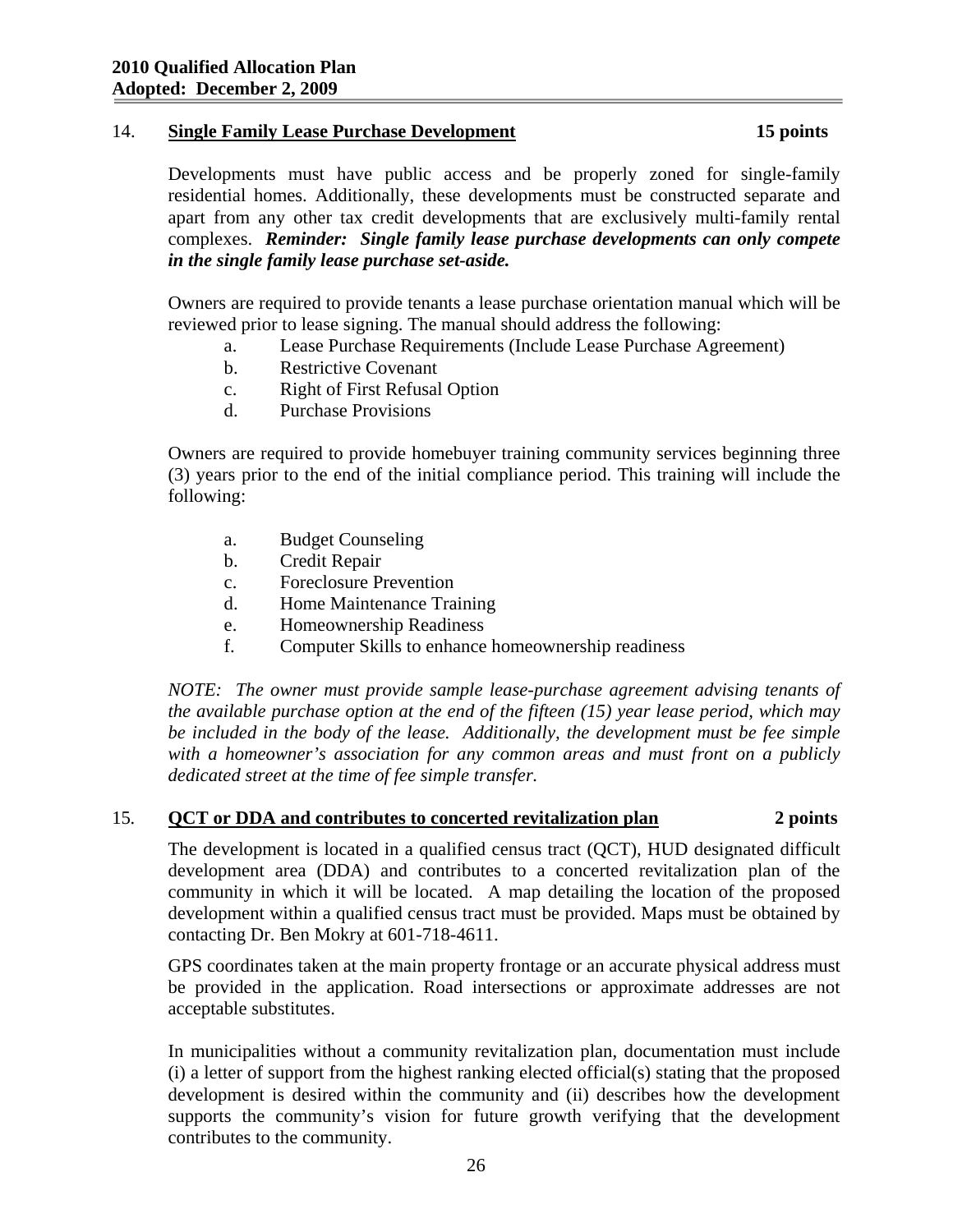In municipalities with a revitalization plan, documentation must include a letter from the city/county, signed by the subject area's verifiable authority, which verifies that the development is a part of the community revitalization plan and provides a detailed description of the contribution to the Revitalization Plan. This documentation must accompany the application. Additionally, the applicant must submit a copy of the relevant information from the area's plan regarding its housing goals/objectives including the document's title page OR the locality's letter must reference the title, adopted date, and information on how a complete copy of the plan may be accessed.

# 16. **Preservation, HopeVI, or Historic 15 points**

The development is a multifamily Preservation, Hope VI, or Historic development.

# 17. **Elderly Development 10 points**

Multifamily developments that set aside 100% of its units for the elderly population age sixty-two (62) or older that meet the requirements as defined by Rural Development or the Department of Housing and Urban Development (HUD) for elderly housing and accessibility for handicapped persons. Rural Development and HUD's definition of "Elderly" is where the tenant or co-tenant is 62 or older or handicapped/disabled so long as they are members of the Elderly household. Developments must meet the following requirements:

- a. The development must provide established policies and procedures, which demonstrate intent to provide housing to the sixty-two (62) or older age group, or for persons meeting the Rural Development or Department of Housing and Urban Development's definitions.
- b. The development must have significant facilities and services normally specifically designed to meet the physical or social needs of older persons or for persons meeting the Rural Development or Department of Housing and Urban Development's definitions. The development must provide six (6) of the eight (8) appropriate services or facilities listed below:
	- 1. an accessible physical environment
	- 2. congregate dinning facilities
	- 3. emergency services
	- 4. preventive health care programs
	- 5. information and counseling
	- 6. homemaker services
	- 7. outside maintenance and referral services
	- 8. transportation to facilitate access to social services

*NOTE: No development is eligible for both large family and elderly points.*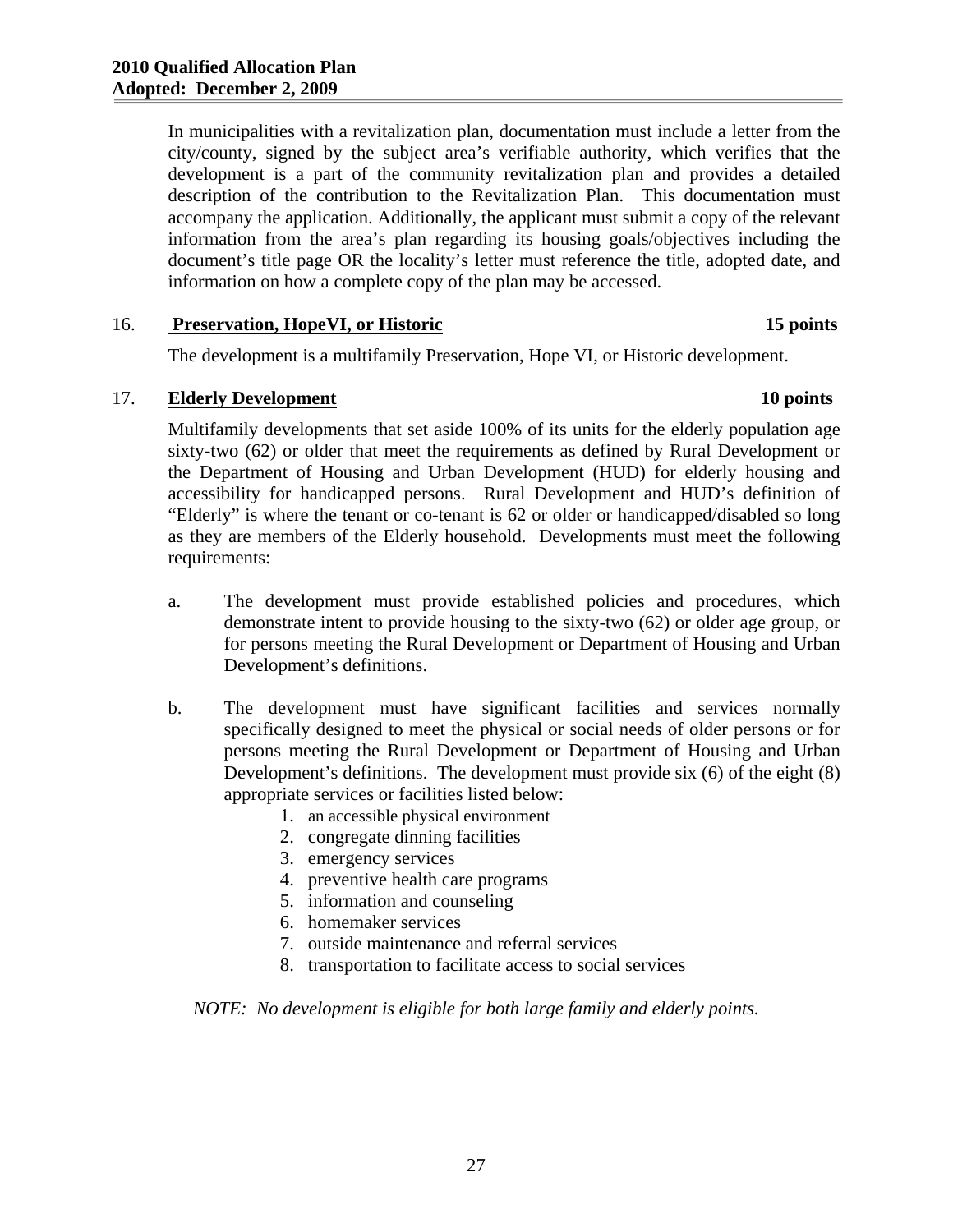# 18. **Mixed-Income Developments 5 points**

For developments where at least twenty percent (20%) of the units will serve tenants with incomes between sixty percent (60%) and eighty percent (80%) of Area Median Income and twenty percent (20%) of the units will serve market rate tenants.

## 19. **Preservation Revolving Loan Fund 5 points**

For developments proposing acquisition/rehabilitation or rehabilitation of USDA Section 515 housing, and which have received a financial commitment from the Preservation Revolving Loan Fund.

## 20. **Quality Enhancements Maximum 10 points**

These items must be certified by a letter from the development's architect/engineer and incorporated into the development plans and specifications.

Each item will below will be worth 2 (two) points:

- a. Lowboy Toilets
- b. Tankless Water Heaters
- c. Two Car Garages with garage door openers (motorized) for single family units
- d. Carpet in bedrooms
- e. Low VOC Flooring (e.g. carpeting), ceramic tile, or hardwood laminate flooring

# 21. **Over Concentration Negative 5 points**

Five (5) points will be deducted if an applicant proposes a new construction development in a primary market area that has received three or more tax credit awards during the previous two (2) years with the exception of the "Directed Six" counties (George, Hancock, Harrison, Jackson, Pearl River, and Stone). The following chart indicates the areas which are subject to these points deduction:

| Zip Codes with 3+ Developments<br><b>Allocated HTC in Previous Two Years</b> |       |      |      |  |  |  |
|------------------------------------------------------------------------------|-------|------|------|--|--|--|
| <b>COUNTY</b>                                                                | 7IP   | 2008 | 2009 |  |  |  |
| <b>Bolivar</b>                                                               | 38732 |      |      |  |  |  |

22.Points will be deducted for the following:

- a. Application sections not tabbed (Negative 5 Points),
- b. Amenities not highlighted on plans/drawings (Negative 5 Points),
- c. Each Threshold deficiency (Negative 2 Points).